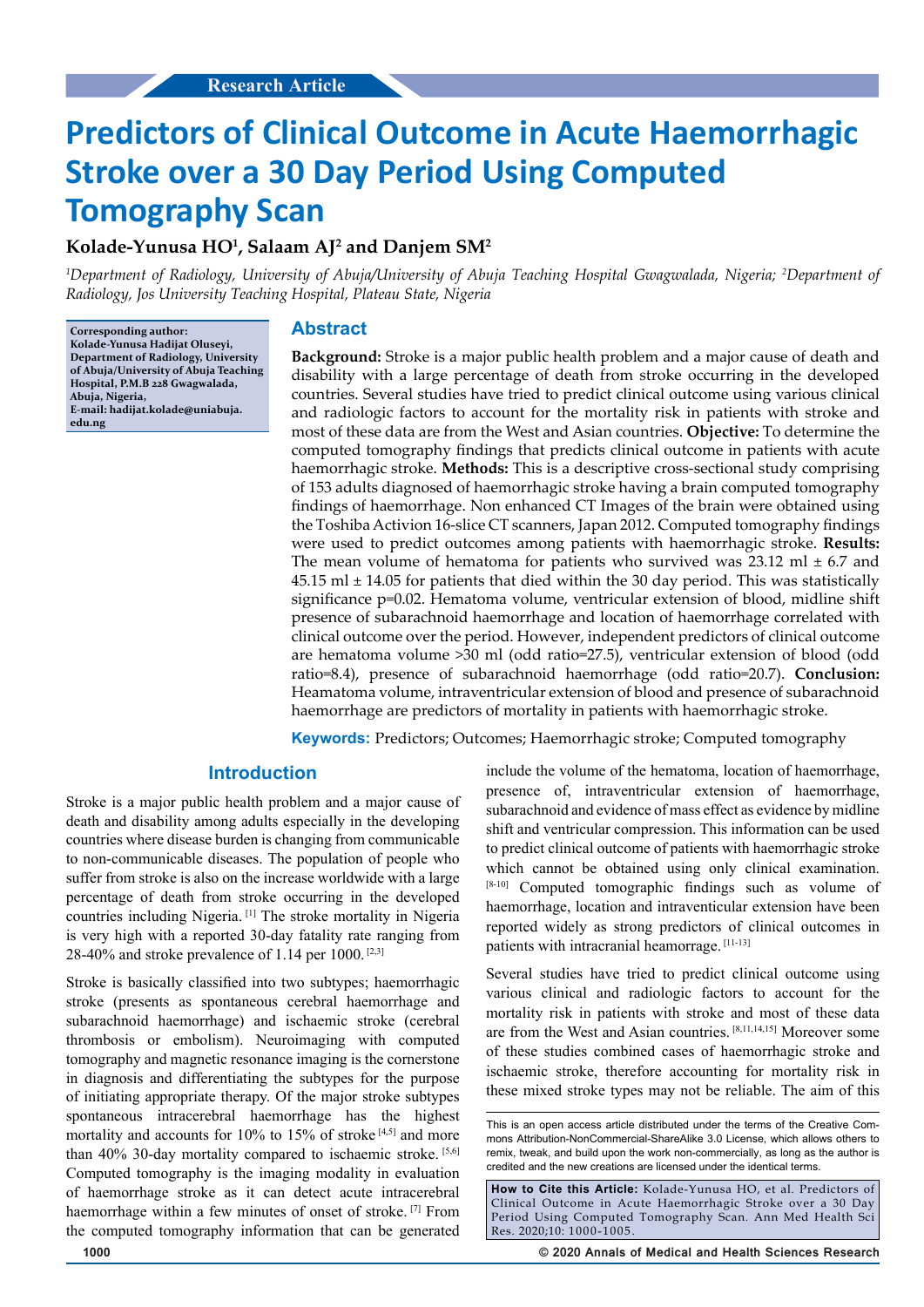study is to determine the computed tomography findings that predict clinical outcome in patients with haemorrhagic stroke over a 30- day period at University of Abuja teaching Hospital.

## **Materials and Methods**

#### **Study design**

This was a prospective descriptive cross sectional study which spanned from July 2017- June 2019.

#### **Study area**

This study was carried out at the Radiology Department of University of Abuja teaching hospital, Gwagwalada, (F.C.T). The Hospital is located in Gwagwalada whose geographical coordinates are 8° 56' 29" North and 7° 5' 31" East.

#### **Study population**

This comprising of one hundred and fifty three adult from 18years and above clinically diagnosed of haemorrhagic stroke with computed tomographic findings of haemorrhage.

Patients with intracranial haemorrhage resulting from trauma, iatrogenic following surgical intervention, suspected haemorrhagic metastatic deposit, ischemic stroke, haemorrhagic transformation of previously acute cerebral ischemia and patients 18years and below were excluded from the study.

All patients who met the inclusion criteria had a non -contrast CT of the brain using Toshiba Activion 16-slice CT scanners, Japan 2012. A range of 120-140 kvp and 150-300 mAs were used and images were acquired in the axial plane at 2.5 mm from the base of the skull to the vertex.

Information retrieved from the CT of the brain include: location of haemorrhage, volume of haemorrhage which was measured using the ABC/2 formula for CT volume estimation of haemorrhage [16] and classified according to ICH score into  $\leq$  30 ml, 30-60 ml and  $\geq$  60 ml. Other parameter accessed include intraventricular extension of haemorrhage, perilesional oedema, ventricular compression, presence of subarachnoid haemorrhage, location of haemorrhage and presence of midline shift which was categorized into three according to Lobato classification as  $<$  5 mm, 5–15 mm, and  $>$  15 mm. [17] Other relevant information obtained include age, sex, clinical presentation at admission, level of consciousness using the Glasgow coma score (GCS), risk factor, and duration of stay in the hospital which were documented using a well-structured questionnaire. Clinical outcome over 30-day period were group into two; those that survived within the 30days and those that died within the 30 days.

#### **Data analysis**

Data was collated and analyzed using SPSS 19.0 software 2010 by IBMR USA. The results were presented in the form of tables and pictogram. Spearmen correlation was done to determine the relationship between CT findings and outcome. Multiple logistic regression analysis was used to determine independent predictors of mortality. *P*-value <0.05 was taken as statistically significant.

#### **Ethical considerations**

The study was approved by the Research Ethical Committee of the hospital

### **Results**

There were one hundred and fifty three patients with haemorrhagic stroke during the study period comprising of 89  $(58.1\%)$  male and 64  $(41.8\%)$  female. The mean age was 56  $\pm$  12 with age range of 41 – 76 years. Majority of the patients were in the age group 60-64 accounting for 22.2% [Table 1]. In 138 (90.2%) patients the identified risk factor for stroke was hypertension. Figure 1 shows level of consciousness at the time of presentation, 75 (49.0%) were unconscious with GCS of 3-8, 45 (29.4%) patents were semiconscious with GCS of 9-12 and 33 (21.6%) were conscious with GCS of 13-15. There were wide varieties of clinical presentation among the studied population which ranged from headache, vomiting, convulsion, dysphagia and dysphasia, however more than two-third of the patient presented with more than one clinical symptom. The commonest combined clinical presentation was headache and vomiting and headache and convulsion representing 58.8% and 32.7% respectively.

The mean hematoma volume for 153 patients was 57.13 ml  $\pm$ 27.54 ml, range 5.46 ml- 88.26 ml. Hematoma of greater than 60 ml accounted for 69 (45.1%) patients [Table 2]. The mean volume of hematoma for patients who survived within the 30 day period was  $23.12 \text{ ml} \pm 6.7 \text{ and } 45.15 \text{ ml} \pm 14.05 \text{ for patients}$ that died. The difference in mean volume of hematoma between

| Table 1: Age and sex distribution of subjects with haemorrhagic<br>stroke. |                  |       |           |         |                  |      |  |  |
|----------------------------------------------------------------------------|------------------|-------|-----------|---------|------------------|------|--|--|
| Age group<br>(years)                                                       |                  |       | Male      | Female  |                  |      |  |  |
|                                                                            | <b>Frequency</b> | (%)   | Frequency | $(\% )$ | <b>Frequency</b> | (%)  |  |  |
| 40-44                                                                      | 10               | 6.5   | 6         | 3.9     | 4                | 2.6  |  |  |
| 45-49                                                                      | 23               | 15.0  | 15        | 9.8     | 8                | 5.2  |  |  |
| 50-54                                                                      | 21               | 13.7  | 9         | 5.9     | 12               | 7.8  |  |  |
| 55-59                                                                      | 32               | 20.9  | 21        | 13.7    | 11               | 7.2  |  |  |
| 60-64                                                                      | 34               | 22.2  | 20        | 13.1    | 14               | 9.2  |  |  |
| 65-69                                                                      | 22               | 14.4  | 12        | 7.8     | 10               | 6.5  |  |  |
| 70-74                                                                      | 6                | 39.9  | 2         | 1.3     | 4                | 2.6  |  |  |
| $75 - 79$                                                                  | 5                | 3.3   | 4         | 2.6     | 1                | 0.7  |  |  |
| Total                                                                      | 153              | 100.0 | 89        | 58.1    | 64               | 41.8 |  |  |



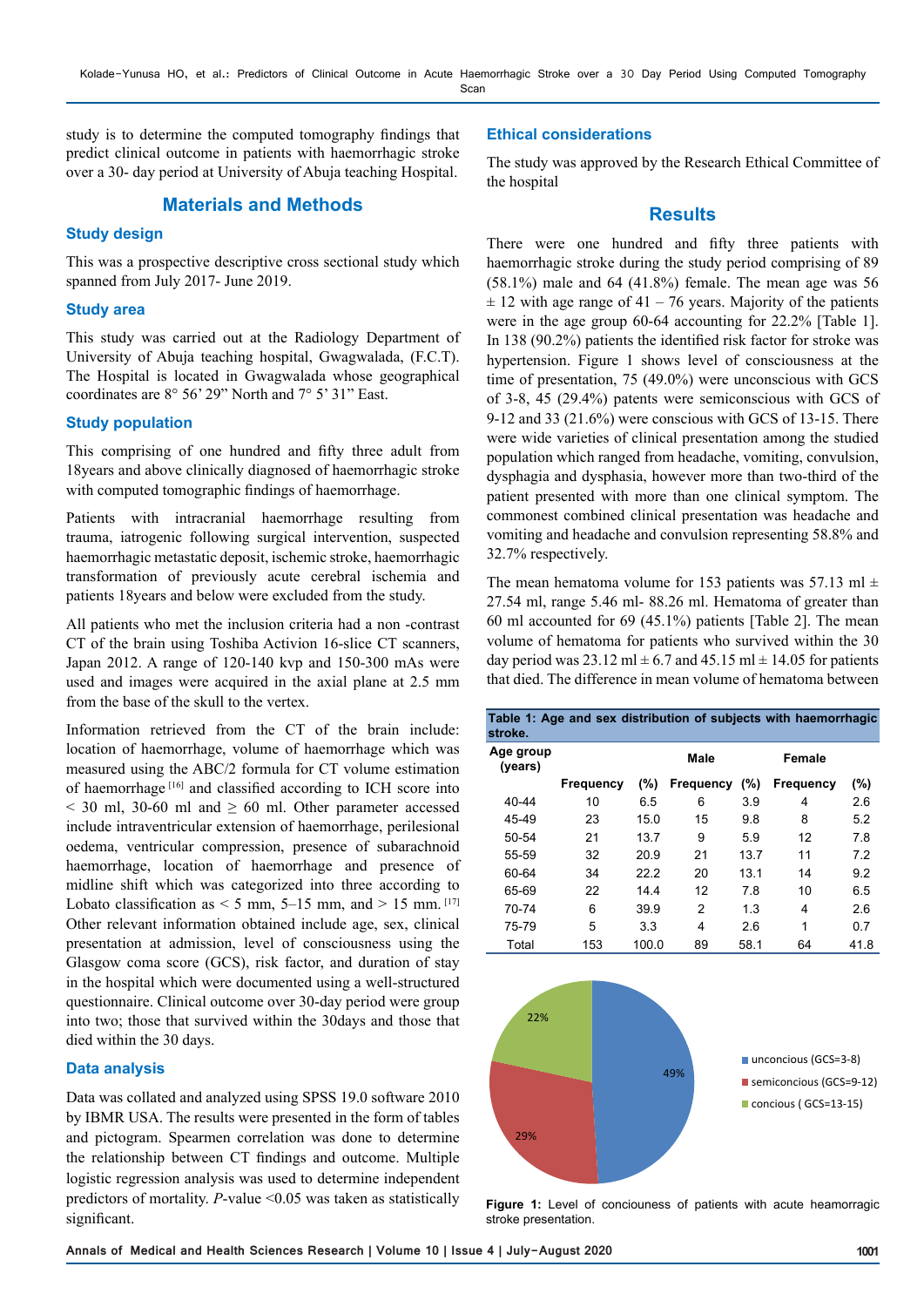those that survived and died was statistically significance  $(p=0.02)$ .

Among patient with hematoma volume of less than 30 ml, 29 (70.7%) patients survived and 12 (29.3%) died within 30-day period while in patients with large volume of hematoma greater than 60 ml 39 (56.5%) patients died before the 30-day period. The relationship between volume of hematoma and outcome was statistically significant. p=0.0017. Volume of hematoma correlates positively with outcome (Spearman correlation=0.63) [Table 2].

Fourteen (50.0%) out of 28 patients with midline shift of  $\leq$ 5 mm survived and 14 (50.0%) died, 11 (42.3%) patients out of 26 with midline shift of 5-15 mm survived and 15 (57.7%) died, while those with midline shift of  $>15$  mm; 12 (38.7%) patients out of 31 survived and 19 (61.3%) died. Midline shift correlates positively with outcome and the relationship was statistically significant. (Spearman correlation=0.34, p-value=0.044) [Table 2].

Out of the 131 patients with CT findings of presence of perilesional oedema, 75 (57.3%) survived and 56 (42.7%) patients died during the 30 day period. While 9 (40.9%) patients out of 22 patients with no evidence of perilesional oedema survived and 13 (59.1%) died. The CT findings of perilesional oedema correlates with the outcome positively, however this was not statistically significant. (Spearman correlation=0.78, p-value=0.27) [Table 2].

CT findings of ventricular compression was seen in 119 (77.8%) patients from which in 63 (52.9%) outcome was death and 56 (47.1%) survived during the 30 day period. There was a positive correlation between ventricular compression and outcome. This relationship was not statistically significant (Spearman correlation=0.59, p-value=0.35) [Table 2].

Presence of ventricular extension of haemorrhage [Figure 2] was seen in CT images of 44 (28.8%) patients with haemorrhagic stroke, 23 (52.3%) patients died and 21 (47.7%) survived the 30-day period. The relationship between ventricular extension of haemorrhage and outcome was statistically significant. Ventricular extension of haemorrhage correlates positively with outcome. (Spearman correlation=0.95, p-value=0.051) [Table 2].

Out of the 25 (16.3%) patients with subarachnoid haemorrhage, in 22 (88.0%) patients outcome was death and 3 (12.0%) of patient survived during the 30 day period. The presence of subarachnoid haemorrhage correlates with outcome positively and this was statistically significant. (Spearman correlation=0.29, p-value=0.0022). [Table 2].

In terms of location of haemorrhage, lobar location of haemorrhage was seen in 42 patients representing 27.4% and subcortical in 111 patients representing 72.5%. The basal ganglia were the commonest location for haemorrhage representing 30.1%, followed by thalamus 18.9% and parietal lobe (13.7%). The relationship between the location of haemorrhage and outcome was statistically significant p=0.032 [Table 3].

The mean hematoma volume for patients with GCS 3-8, 9-12 and 13-15 was  $53.22$  ml  $\pm$  18.26, 35.16 ml  $\pm$  15.47 and 22.11 ml  $\pm$  9.89 respectively. The relationship between GCS and volume of hematoma was statistically significant P=0.053 [Table 4].

|                                                                                |           |      | Table 2: Relationship between CT findings and outcome. |         |              |      |                           |         |
|--------------------------------------------------------------------------------|-----------|------|--------------------------------------------------------|---------|--------------|------|---------------------------|---------|
| <b>CT findings</b>                                                             |           |      |                                                        | Outcome |              |      |                           |         |
|                                                                                |           |      | <b>Survived</b>                                        |         | <b>Death</b> |      |                           |         |
|                                                                                | $n = 153$ | (%)  | $N = 84$                                               | $\%$    | $N=69$       | %    | $\mathbf{r}_{\mathbf{s}}$ | p-value |
| <b>Size</b>                                                                    |           |      |                                                        |         |              |      |                           |         |
| $30$ ml                                                                        | 41        | 26.8 | 29                                                     | 70.7    | 12           | 29.3 | 0.63                      | 0.0017  |
| 30-60 ml                                                                       | 43        | 28.1 | 25                                                     | 58.1    | 18           | 41.8 |                           |         |
| $>60$ ml                                                                       | 69        | 45.1 | 30                                                     | 43.5    | 39           | 56.6 |                           |         |
| <b>Midline shift</b>                                                           |           |      |                                                        |         |              |      |                           |         |
| $< 5$ mm                                                                       | 28        | 18.3 | 14                                                     | 50.0    | 14           | 50.0 | 0.34                      | 0.044   |
| 5-15 mm                                                                        | 26        | 17.0 | 11                                                     | 42.3    | 15           | 57.7 |                           |         |
| $>15$ mm                                                                       | 31        | 20.3 | 12                                                     | 38.7    | 19           | 61.3 |                           |         |
| Absent                                                                         | 68        | 44.4 | 47                                                     | 69.1    | 21           | 30.9 |                           |         |
| <b>Perilesional oedema</b>                                                     |           |      |                                                        |         |              |      |                           |         |
| Present                                                                        | 131       | 85.6 | 75                                                     | 57.3    | 56           | 42.7 | 0.78                      | 0.27    |
| Absent                                                                         | 22        | 14.4 | 9                                                      | 40.9    | 13           | 59.1 |                           |         |
| Ventricular comp                                                               |           |      |                                                        |         |              |      |                           |         |
| Present                                                                        | 119       | 77.8 | 56                                                     | 47.1    | 63           | 52.9 | 0.59                      | 0.35    |
| Absent                                                                         | 34        | 22.2 | 28                                                     | 82.4    | 6            | 17.6 |                           |         |
| Ventricular extension                                                          |           |      |                                                        |         |              |      |                           |         |
| Present                                                                        | 44        | 28.8 | 21                                                     | 47.7    | 23           | 52.3 | 0.95                      | 0.051   |
| Absent                                                                         | 109       | 71.2 | 63                                                     | 57.8    | 46           | 42.2 |                           |         |
| Subarachnoid H                                                                 |           |      |                                                        |         |              |      |                           |         |
| Present                                                                        | 25        | 16.3 | 3                                                      | 12      | 22           | 88.0 | 0.29                      | 0.0022  |
| Absent                                                                         | 128       | 83.7 | 81                                                     | 63.3    | 47           | 36.7 |                           |         |
| r <sub>s</sub> Spearman correlation<br>Ventriquier computering les compression |           |      |                                                        |         |              |      |                           |         |

Ventricular comp- ventricular compression

Subarachnoid H-Sub arachnoid Haemorrhage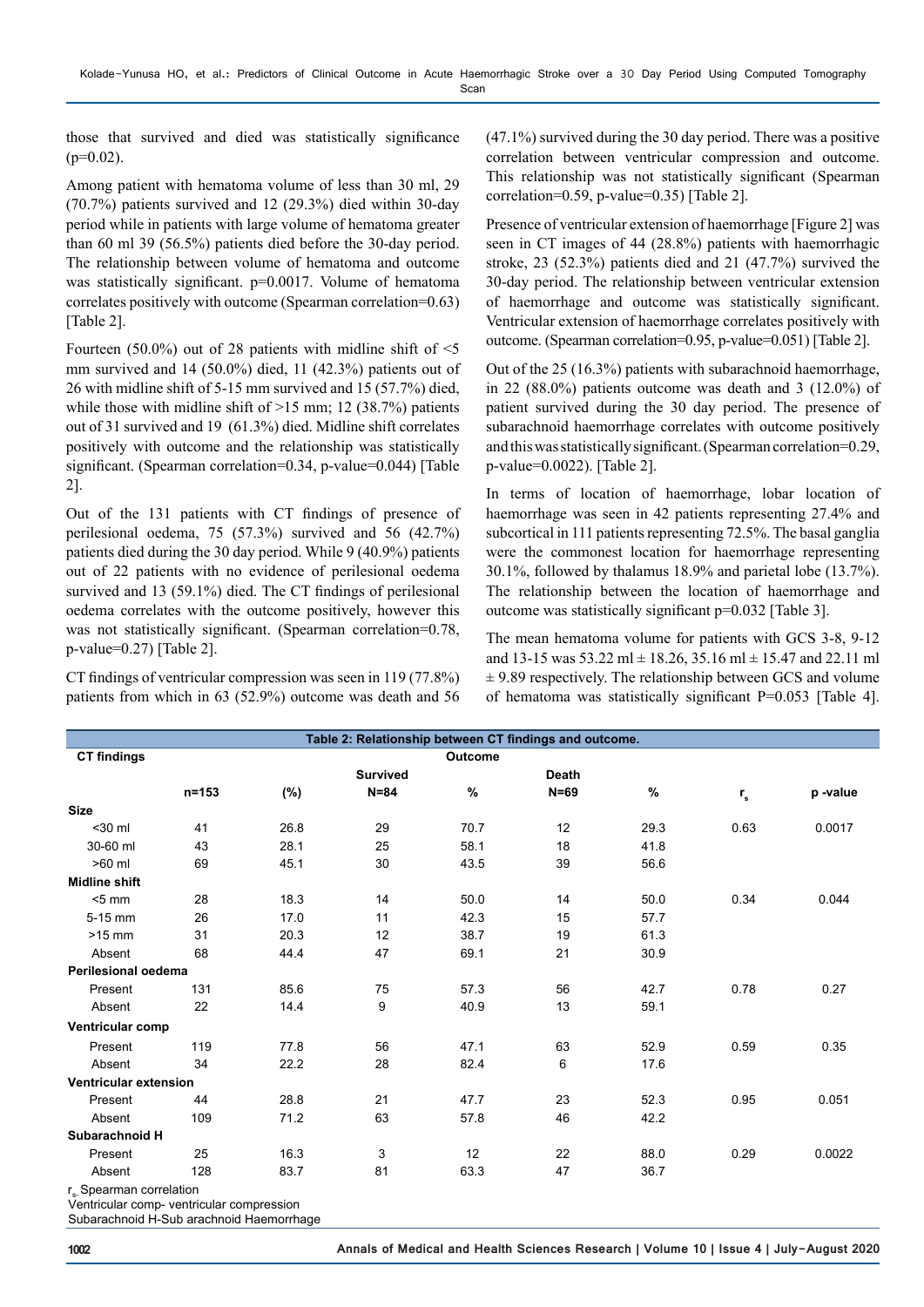

**Figure 2:** Non contrast CT showing ventricular extension of haemorrhage (black arrow) and left parietal lobe haemorrhage (red arrow).

| Table 3: Relationship between location of hematoma and outcome. |     |       |                 |      |          |      |             |  |
|-----------------------------------------------------------------|-----|-------|-----------------|------|----------|------|-------------|--|
| <b>CT findings</b>                                              |     |       | <b>Outcome</b>  |      |          |      |             |  |
|                                                                 |     |       | <b>Survived</b> |      | Death    |      |             |  |
|                                                                 | F   | (%)   | F               | %    | F        | %    | р<br>-value |  |
| Lobar                                                           | 42  | 27.4  |                 |      |          |      |             |  |
| Parietal                                                        | 21  | 13.7  | 117             | 11.1 | 4        | 2.6  |             |  |
| Occipital                                                       | 12  | 7.8   | 8               | 5.2  | 4        | 2.6  |             |  |
| Frontal                                                         | 6   | 3.9   | 6               | 3.9  | $\Omega$ | 0.0  |             |  |
| Temporal                                                        | 3   | 2.0   | 3               | 2.0  | 0        | 0.0  |             |  |
| <b>Subcortical</b>                                              | 111 | 72.5  |                 |      |          |      | 0.032       |  |
| Basal ganglia                                                   | 46  | 30.1  | 18              | 11.8 | 2.8      | 18.3 |             |  |
| Thalamus                                                        | 29  | 18.9  | 6               | 10.5 | 13       | 8.5  |             |  |
| Internal capsule                                                | 19  | 12.4  | 8               | 5.2  | 11       | 7.2  |             |  |
| <b>Brainstem</b>                                                | 11  | 7.2   | 4               | 2.6  | 7        | 4.6  |             |  |
| Cerebellum                                                      | 6   | 3.9   | 4               | 2.6  | 2        | 1.3  |             |  |
| Total                                                           | 153 | 100.0 | 84              | 54.9 | 69       | 45.1 |             |  |
| Spearman correlation= 0.45                                      |     |       |                 |      |          |      |             |  |

There was a negative correlation between hematoma volume and GCS. This was statistically significant. (p=0.005, Pearson correlation or Spearman correlation=-0.89).

Using multiple logistic regression analysis, hematoma volume, ventricular extension of bleed, subarachnoid haemorrhage and GCS were independent factors that were associated with mortality in patients with haemorrhagic stroke during a 30 day period. Patients with hematoma volume greater than 60 ml were predicted to have a twenty-seven times chance of

adverse outcome (mortality) compared to those with hematoma volume less than 30 ml and between 30-60 ml. (odd ratio=27.5, 95% CI of 9.46 - 110.57 p=0.00) [Table 5]. Patients with ventricular extension of bleed and subarachnoid haemorrhage were predicted to have eight times chance and twenty times chance of dying respectively. Ventricular extension of bleed (odd ratio=8.4, 95% CI of 6.3- 56.42, p=0.031), subarachnoid haemorrhage (odd ratio=20.1, 95% CI of 46- 102.78, p=0.002 [Table 5].

## **Discussion**

Of the major stroke subtypes spontaneous intra-cerebral haemorrhage is associated with high mortality and morbidity. Clinical Outcomes in patients with haemorrhagic stroke still remains very poor considering the much improvement in outcomes in ischemic stroke. [14] From our study the mortality recorded among patients with haemorrhagic stroke was 54.9% during the 30 day period. Our value was higher than what was recorded in other studies with a 30 day mortality which ranges from 35-52%.[14,18]. This is not surprising considering our peculiarity in the study region where presentation to hospital by patients is usually late and patients have to pay out of pocket for basic investigation in a country where there is extreme poverty.

Computed tomographic findings that were associated with mortality over 30 day period in this study are hematoma volume, midline shift, ventricular extension of hematoma, presence of perilesional oedema and presence of subarachnoid haemorrhage. Our findings are consistent with report from other studies. [8,14] However, in multiple logistic regression analysis hematoma volume, ventricular extension of bleed and presence of subarachnoid haemorrhage were independent factors associated with mortality.

The volume of the hematoma has a great role in determining outcome and studies have showed that hematoma volume is an independent poor prognostic factor associated with mortality and functional outcome. [14,18,19] Mortality increased with increasing

| Table 4: Relationship between GCS and mean volume of hematoma. |                  |       |         |  |  |  |
|----------------------------------------------------------------|------------------|-------|---------|--|--|--|
| GCS                                                            | Haematoma volume |       |         |  |  |  |
|                                                                | Mean             | std   | p-value |  |  |  |
| 13-15 Mild                                                     | 22 11            | 989   | 0.053   |  |  |  |
| 9-12 Moderate                                                  | -35 16           | 1547  |         |  |  |  |
| 3-8 Severe                                                     | 53.12            | 18.26 |         |  |  |  |

#### **Table 5: Multiple logistic regression analysis of independent predictor of mortality**.

| <b>CT Findings</b>                       | Odds ratio | 95% Confidence<br>Interval | p-value |  |  |  |
|------------------------------------------|------------|----------------------------|---------|--|--|--|
| <b>Size</b>                              | 27.5       | $9,46 - 110,57$            | 0.00    |  |  |  |
| Midline shift                            | 1.4        | $0.66 - 5.89$              | 0.67    |  |  |  |
| Perilesional oedema                      | 0.2        | $0.31 - 7.6$               | 0.61    |  |  |  |
| Ventricular comp                         | 1.8        | $0.6 - 17.1$               | 0.43    |  |  |  |
| Ventricular extension                    | 8.4        | $6.3 - 56.42$              | 0.03    |  |  |  |
| Subarachnoid H                           | 20.1       | $46 - 102.78$              | 0.002   |  |  |  |
| Location of hematoma                     | 44         | $64 - 288$                 | 0.37    |  |  |  |
| Ventricular comp-ventricular compression |            |                            |         |  |  |  |
| Subarachnoid H-sub arachnoid Haemorrhage |            |                            |         |  |  |  |

Subarachnoid H-sub arachnoid Haemorrhage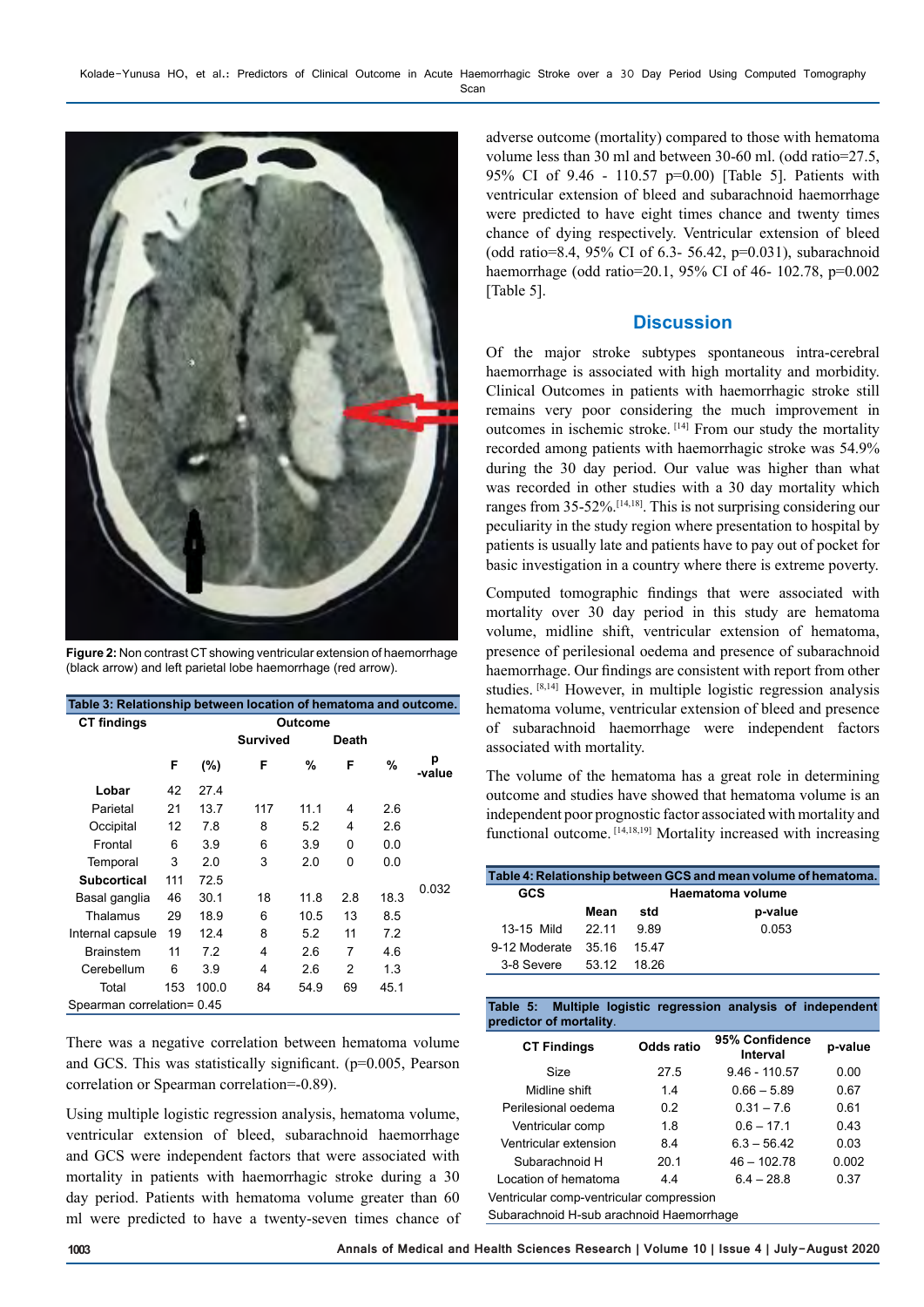hematoma volume and our study showed that hematoma volume >30 ml was associated with increased mortality. This was consistent with finding in other studies. [8,19,20] However, Bhatia et al. [14] in their study stated that a hematoma volume of 42 ml as the cut-off value associated with mortality. From our study the mean hematoma volume was significantly lower among survivals (23.12 ml) compared to those associated with mortality (45.12 ml). This was in agreement with study of Bhatia et al. [14] however our values were much higher than what was obtained in their study but differ from values obtained by Molshatzki et al. [21] Although there is no clear criteria cut off for hematoma volume that is associated with good prognosis (survival), however several studies have shown that hematoma volume of <30 ml is associated with good outcome and volume  $> 30$  ml is associated with bad outcome. [8,19,20] Moreover with large hematoma volume, the intracranial pressure is increased with resultant poor perfusion of the brain resulting in poor clinical outcome.

The baseline hematoma volume at admission is considered a powerful determinant of 30-day mortality. Studies have shown that having a prior knowledge of the baseline hematoma is important so as to prevent further expansion of the volume of hematoma which is associated with increased mortality. [22,23] Preventing hematoma expansion is what is being targeted by the clinicians in treatment of patients with intracerebral haemorrhage and in doing this stratification of high risk patient who may require timely intensive therapies may become easier and as such reducing mortality. [22,23] There was a significant difference in hematoma volume with GCS score and an inverse relationship exist between hematoma volume and GCS, as patients with low GCS had larger hematoma volume. This finding was also obtained by Goofing et al. [19] and Mahdy et al. [20] However Mahdy et al. [20] demonstrated that the use of both National Institutes of Health Stroke Scale (NIHSS) scoring scale and GCS to predict outcome in patients with intracranial haemorrhage is more informative than using either alone and that NIHSS is an independent predictive index of a 30-day mortality and disability in patients with intracranial haemorrhage. However no consensus has been reach as to which of scoring system (NIHSS and GCS) is more predictive of outcome in patients with intracranial haemorrhage.

The extension of blood into the ventricles from other sites in the brain and subarachnoid haemorrhage is associated and with poor prognosis. Previous study has reported increase mortality and worse clinical outcome over a few days of onset of symptom in patients with intraventicular extension of bleed. [8,23] From our study patients with intracranial extension of bleed are eight times likely to die than those without intracranial extension of bleed. Our findings in is consistent with Nag et al.  $[8]$  where intraventricular spread of bleed (OR=7.8) was an independent predictor of 30 day mortality. Extension of blood into the ventricle will further increase the intracranial pressure and resultant obstructive hydrocephalus will tend to lower the cerebral perfusion resulting in poor outcome in patients.

From our study midline shift, was associated with poor clinical outcome, however was not an independent predictor of mortality among patients with haemorrhagic stroke. This finding was in agreement with report by Nag et al. [8]

## **Conclusion**

Hematoma volume, ventricular extension of hematoma and presence of subarachnoid haemorrhage were independent predictors of mortality in patients with haemorrhagic stroke.

## **Limitation**

This is a single institutional based study.

## **Competing Interests**

The authors declare that they have no competing interests.

#### **References**

- 1. Strong K, Mathers C, Bonita R. Preventing stroke: saving lives around the world. Lancet Neurol. 2007;6:182-187.
- 2. [Wahab KW](https://www.ncbi.nlm.nih.gov/pubmed/?term=Wahab KW%5BAuthor%5D&cauthor=true&cauthor_uid=18811746). The burden of stroke in Nigeria. [Int J Stroke.](https://www.ncbi.nlm.nih.gov/pubmed/18811746) 2008;3:290-292.
- 3. Watila MM , Nyandaiti YW, Ibrahim A , Balarabe SA., Gezawa ID, Bakki B, et al. Risk factor profile among black stroke patients in Northeastern Nigeria. J Neurosci Behav Health. 2012;4:50-58.
- 4. Rosamond W, Flegal K, Friday G, Furie K, Go A, Greenlund et al. Heart disease and stroke statistics—2007 Update: a report from the American Heart Association Statistics Committee and Stroke Statistics Subcommittee. Circulation 2007;115:e69-e171.
- 5. Qureshi AI, Mendelow AD, Hanley DF. Intracerebral haemorrhage. The Lancet. 2009;373:1632-1644.
- 6. Delcourt C, Huang Y, Arima H, Chalmers J, Davis SM, Heeley EL, et al. Investigators I. Hematoma growth and outcomes in intracerebral hemorrhage: the INTERACTI study. Neurology. 2012;79:314-319.
- 7. Steiner T, Petersson J, Al-Shahi SR, Christensen H, Cordonnier C, Csiba L, et al. European research priorities for intracerebral haemorrhage. Cerebrovasc Dis. 2011;32:409-419.
- 8. Nag C, Das K, Ghosh M , Khandakar MR. Prediction of Clinical Outcome in Acute Hemorrhagic Stroke from a Single CT Scan on Admission. N Am J Med Sci. 2012;4:463-467.
- 9. Tomandl BF, Klotz E, Handschu R, Stemper B, Reinhardt F, Huk WJ, et al. Comprehensive imaging of ischemic stroke with multisection CT. Radiographics. 2003;23:565-569.
- 10. Wardlaw JM, Seymour J, Cairns J, Keir S, Lewis S, Sandercock P. Immediate computed tomography scanning of acute stroke is cost-effective and improves quality of life. Stroke. 2004;35:2477-2483.
- 11. Zahuranec DB, Brisa NS, Brown DL, Wing JJ, Smith MA, Garcia NM, et al. Computed Tomography Findings for Intracerebral Hemorrhage Have Little Incremental Impact on Post-Stroke Mortality Prediction Model Performance. Cerebrovasc Dis 2012;34:86-92
- 12. Heuschmann PU, Wiedmann S, Wellwood I, Rudd A, Di Carlo A, Bejot Y, el al. Three-month stroke outcome: the European Registers of Stroke (EROS) investigators. Neurology. 2011;76:159-165.
- 13. Fonarow GC, Reeves MJ, Smith EE, Saver JL, Zhao X, Olson DW, et al. Characteristics, performance measures, and in-hospital outcomes of the first one million stroke and transient ischemic attack admissions in get with the guidelines-stroke. Circ Cardiovasc Qual Outcomes. 2010;3:291-302.
- 14. Bhatia R, Singh H, Singh S, Padma MV, Prasad K, Tripathi M, et al. A prospective study of in-hospital mortality and discharge outcome in spontaneous intracerebral hemorrhage. Neurol India. 2013;61:244-248.
- 15. Demchuk AM, Dowlatshahi D, Rodriguez-Luna D, Molina CA, Blas YS, Dzialowski I, et al. Prediction of haematoma growth and outcome in patients with intracerebral haemorrhage using the CT-angiography